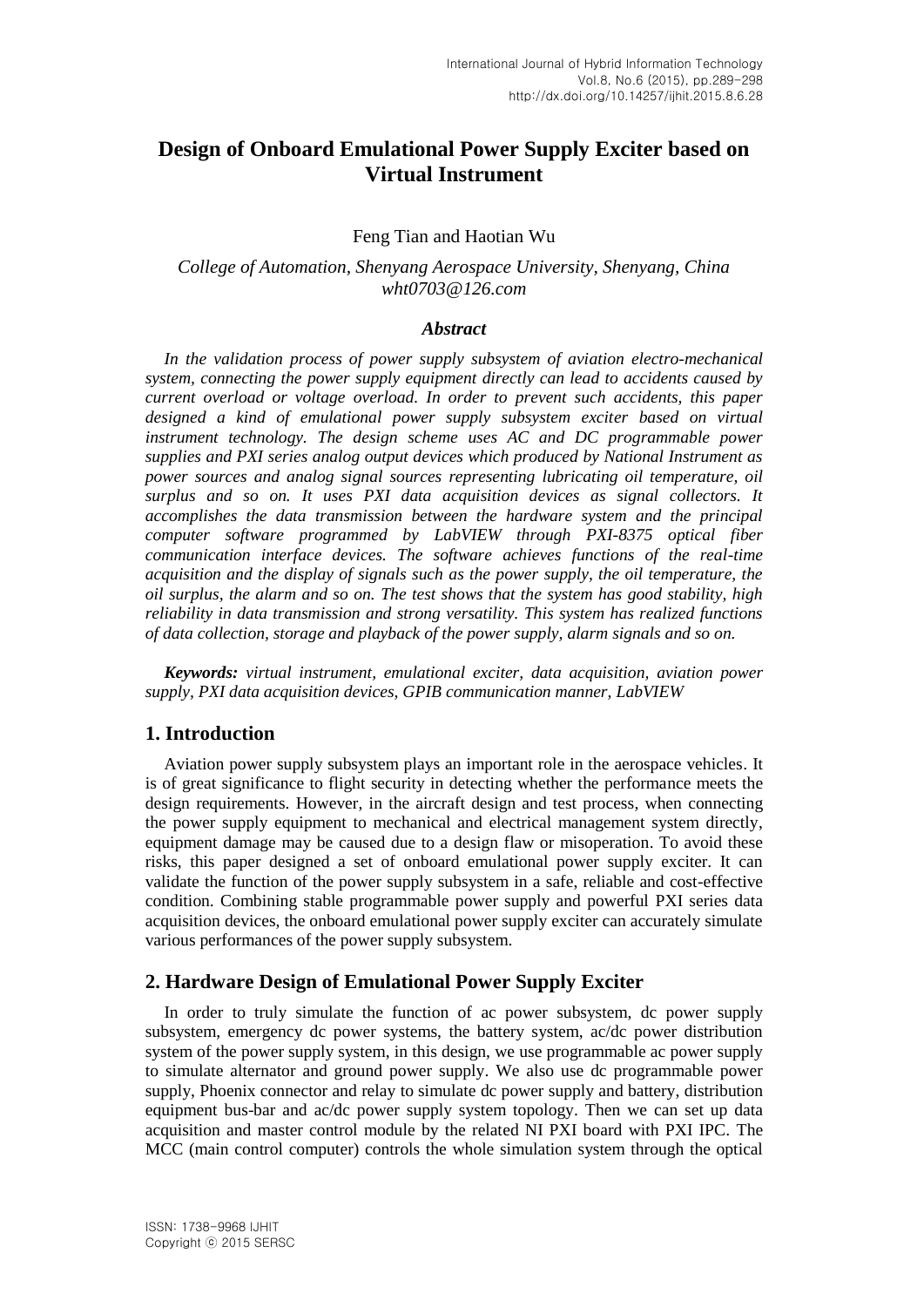fiber communication interface card. The overall structure of the hardware system is shown in Figure 1.



**Figure 1. Hardware Structure Diagram**

## **2.1. Programmable Power Supply**

The reason why we chose programmable power to simulate the ac/dc power supply equipment is that the programmable power supply can provide stable voltage, constant current, phase shift, frequency conversion sine signal. Voltage, current, phase, frequency, power meter can be tested and verified in the same time. Coordinate with the standard power watt-hour meter, the basic error, shunt, starting of watt-hour meter can be checked and verified. Controlled by the internal computer, program-controlling realizes the software start and software stop, so as to avoid the impact and damage of instrumentation. When the misoperations such as short circuit, open connection or wiring error happen, it can automatically stop outputting and send alarm to prompt you to correct. The instrument is total key operations. All keys are set by program and interlocking software. Any operations will not damage the device. It uses pure digital waveform synthesis and pure digital amplitude modulation, phase shift and frequency modulation. It is working accurate, stable and reliable. Its power amplifier adopts imported high-power VMOS device, working absolutely reliable. Here are introductions of programmable ac and dc power supply.

## **2.1.1. Pacific 320ASX Programmable AC Power Supply**

Type 320-ASX-2.0kVA device can operate in single phase, split-phase and three-phase condition. Single-phase and three-phase standard output voltage range is  $0-150\text{VAC}_{1-n}$ while the output power is  $2kVA$ . Split-phase standard output voltage range is  $0-300VAC<sub>1</sub>$ .  $n_n$  while the output power is 2kVA. The output frequency range is 15-1200Hz while typical distortion is less than 0.25%. In order to get a higher output voltage, special customized external output transformer can be selected. Equipment front panel is shown in the left side of Figure 2.

## **2.1.2. AMETEK Programmable DC Power Supply**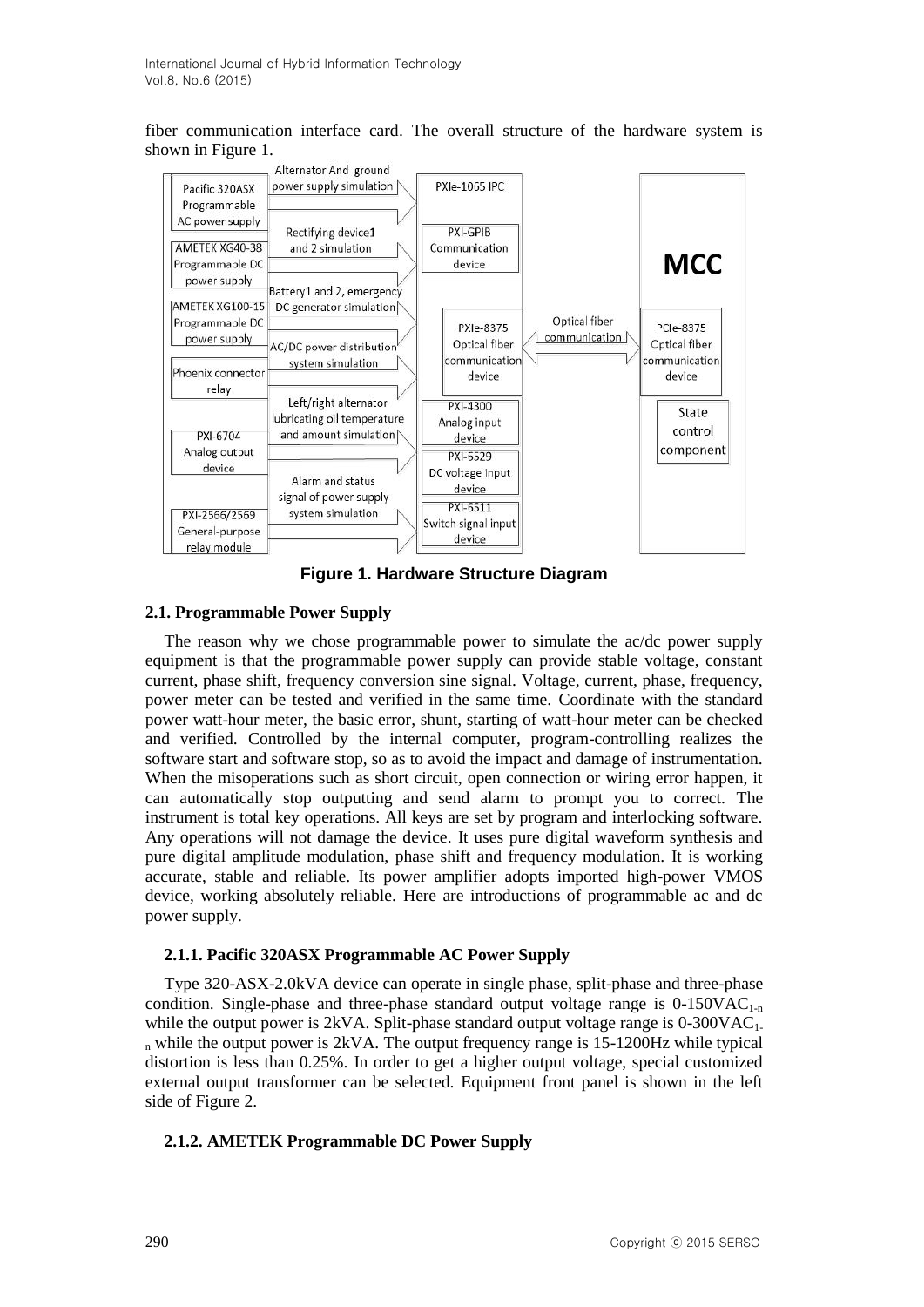Type AMETEK XG40-38 dc programmable power supply standard output voltage range is 0-40V. It standard output current range is 0-38A. It has a power output of 1520 kVA. The power regulation is  $4mV/5.8mA$ . The load regulation is  $4mV/12.6mA$ . The output voltage noise is 50mV. The power transfer efficiency is 87%.

Type AMETEK XG100-15 dc programmable power supply standard output voltage range is 0-100V. It standard output current range is 0-15A. It has a power output of 1500 kVA. The power regulation is 7mV/3.5mA. The load regulation is 7mV/8mA. The output voltage noise is 80mV. The power transfer efficiency is 87%. The response time of program from sending to read back is less than 300ms.

AMETEK power is shown in the right side of Figure 2.



**Figure 2. Programmable POWER SUPPLY**

## **2.2. NI-PXI Series Device**

PXIe-1065 chassis, coordinate with various PXI/PXIe interface card, composes power supply subsystem simulation exciter control system. It has nine PXI slots, four mixed slots, three PXI Express slot and a PXI Express timing system slot. It is compatible with PXI, PXI Express, Compact PCI and Compact PCI Express module. Each slot has up to 1 GB/s dedicated bandwidth and more than 3 GB/s system bandwidth.

GPIB controller card PXI-GPIB is used to control the ac/dc programmable power supply. Its main technical indicators are as follows: (1) NI custom TNT ASIC can achieve the optimal performance of IEEE 488.2; (2) When using the IEEE 488.1 handshake protocol, maximum transmission rate can reach 1.5 MB/s. When using HS488, maximum transmission rate is up to 7.7 MB/s.

Master control computer remotely control and operate the PXI system by using PXIe-PCIe8375 remote control suite. PCIe8375 is installed in the main control computer. PXIe8375 is installed in PXIe chassis. They are combined by using optical fiber. In this way we can realize the remote control from master computer to PXIe system. It has a last data processing ability up to 838 MB/s. Lightweight and flexible fiber optic cable can be as long as 100 m and is equipped with electrical isolation. It supports PXI Express configuration of multiple types of chassis.

PXIe-4300 analog input device is used in acquire ac voltage, monitoring power supply system simulation network. It has 8 synchronous sampling analog input channels. It has a sampling rate of 250kS per second per channel. Each channel has analog to digital converter. The input range is 30, 60, 150 and 150V. Multiple equipment's trigger and synchronous can be achieved by PXI Express.

Discrete quantity acquisition card PXI-6529 is used for collecting dc voltage. 48 channels inside are light isolated drain/source input (plus or minus 60VDC). Its industrial function settings are change detection, programmable input filter and isolation. High voltage is inputted to PXI triggered bus.

Discrete quantity acquisition card PXI-6511 is used to acquire output switching value and status of various kinds of relay, contactor of power supply topology. 64 channels inside are light isolated drain/source input (plus or minus 30VDC). Its industrial function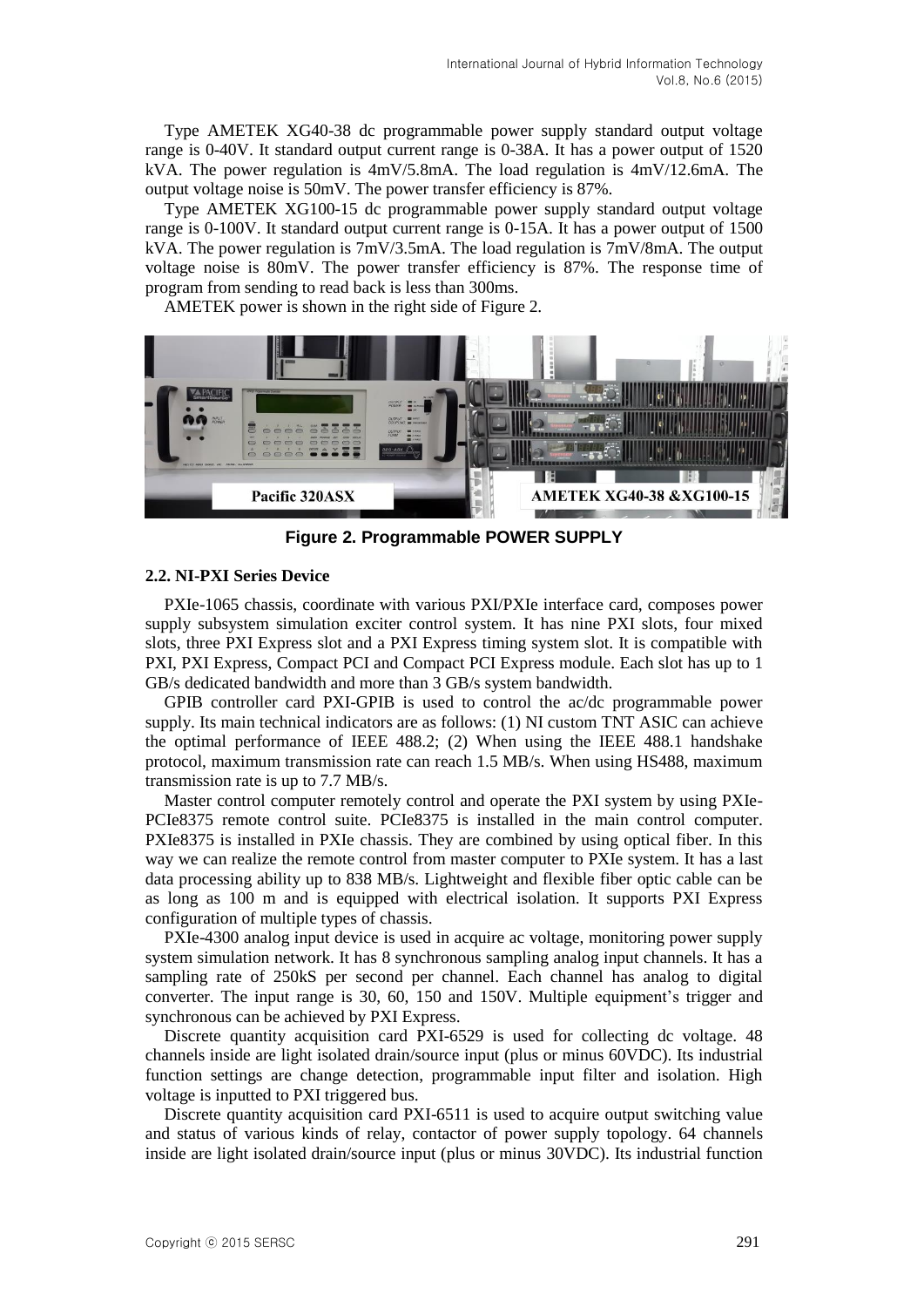settings are change detection, programmable input filter and isolation. High voltage is inputted to PXI triggered bus.

Analog output card PXI-6704 is used for simulating lubricating oil temperature and flow rate of left and right alternators. It has 16 static simulation output with user-defined power on status. Among which are 16-way output voltage and 16-way output current, outputting plus or minus 10V or 0.1-20mA.

Relay output card PXI-2566 with 16 independent single pole double throw relay can be fully software programming. It can switch 150VDC/125VAC. It can 2A switching current/5A current-carrying. Its scan rate can be up to 115 rounds per second.

Relay output card PXI-2569 with 100 independent single pole single throw relay and 50 independent double pole single throw relay can be fully software programming. It can switch 100VDC/100VAC. It can 1A switching current/1A current-carrying. Its scan rate can be up to 145 rounds per second.

All the PXI series devices are shown in Figure 3.



**Figure 3. PXI Series Devices**

## **2.3. Phoenix Connector and Relay**

Power supply subsystem simulation exciter system topology and control rate are the same as the aircraft power supply system. It is requested for simulating various ac/dc busbar, contactor and circuit breaker such as EPC1, EPC2, MLC1, MLC2, ILC2, ILC3, and BTB3. This project uses Phoenix connectors to simulate all kinds of ac/dc bus-bar, contactor of aerospace relay and circuit breaker.

## **3. Software Design of Emulational Power Supply Exciter**

The software running on the main control computer is in the form of state control component. Its main functions are the power supply system topology monitoring and display, power supply signal acquisition, signal sampling simulation, discrete quantity acquisition, report fault diagnosis and alarm, the system state storage and playback and provide help. The structure diagram is shown in Figure 4. Its function in detail and part of the LabVIEW program and the front panel display are introduced as follows.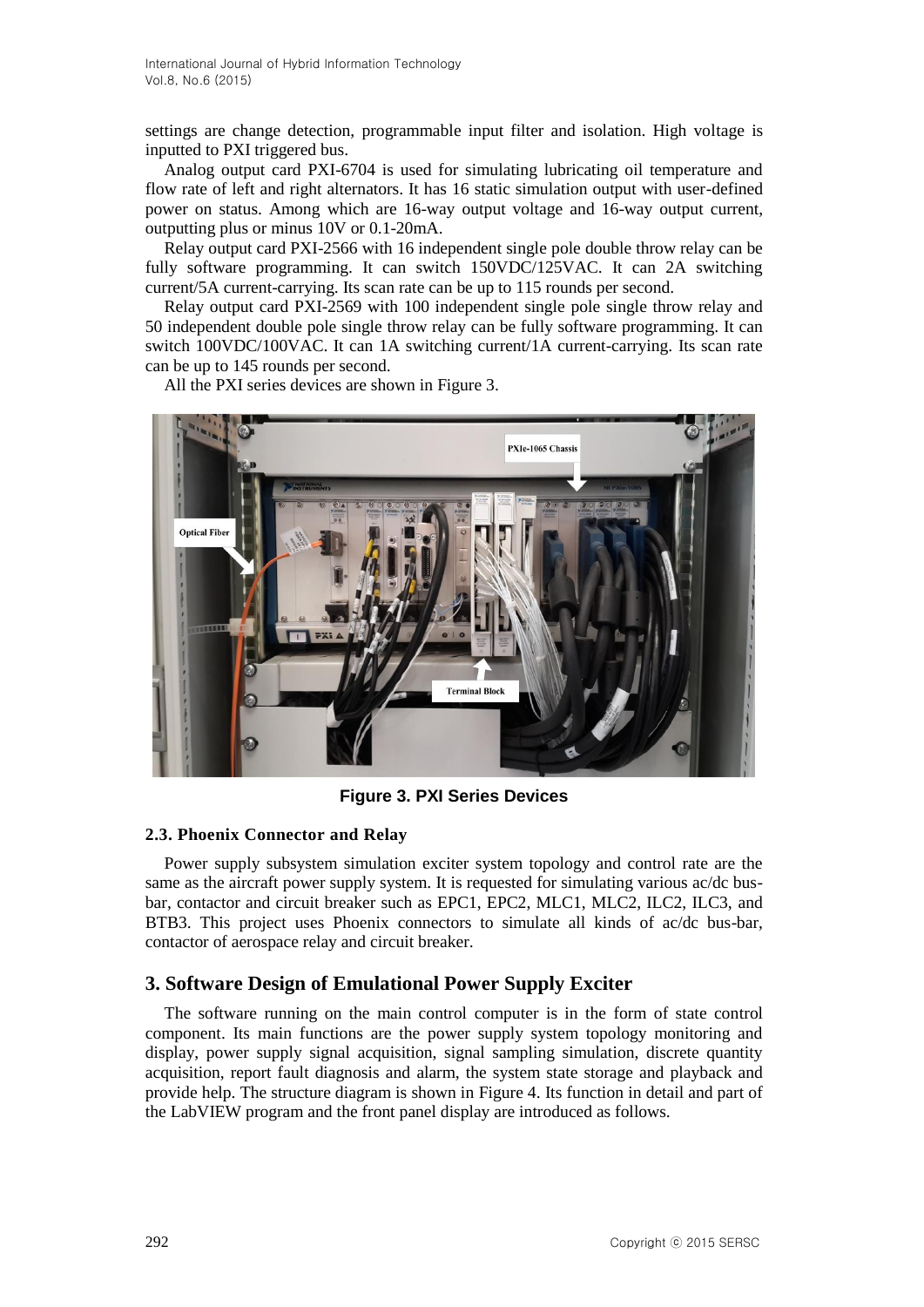

**Figure 4. Software Structure Diagram**

#### **3.1. Power System Topology Monitoring and Display Module**

This module is used for power supply system simulation network monitoring and topology network display, including display power system simulation topology network structure. It also monitors and displays the simulation network key points such as the status of programmable ac power supply output voltage, current, frequency, programmable dc power supply output voltage, current, ac main bus-bar voltage, dc main bus-bar, emergency bus-bar, uninterrupted bus-bar voltage, the each relay of topology structure. It determines whether the main, emergency bus-bar conversion control logic is correct. It is shown in Figure 5.



**Figure 5. Power System Topology Monitoring and Display Panel**

## **3.2. The Power Signal Acquisition Module**

The module achieves the GPIB communication with two ac programmable power supplies and three dc programmable power supplies. Through software, control logic and strategy, it makes ac programmable power supply output voltage, current, frequency and dc programmable power supply output voltage as set before. And return programcontrolled power measurements to display.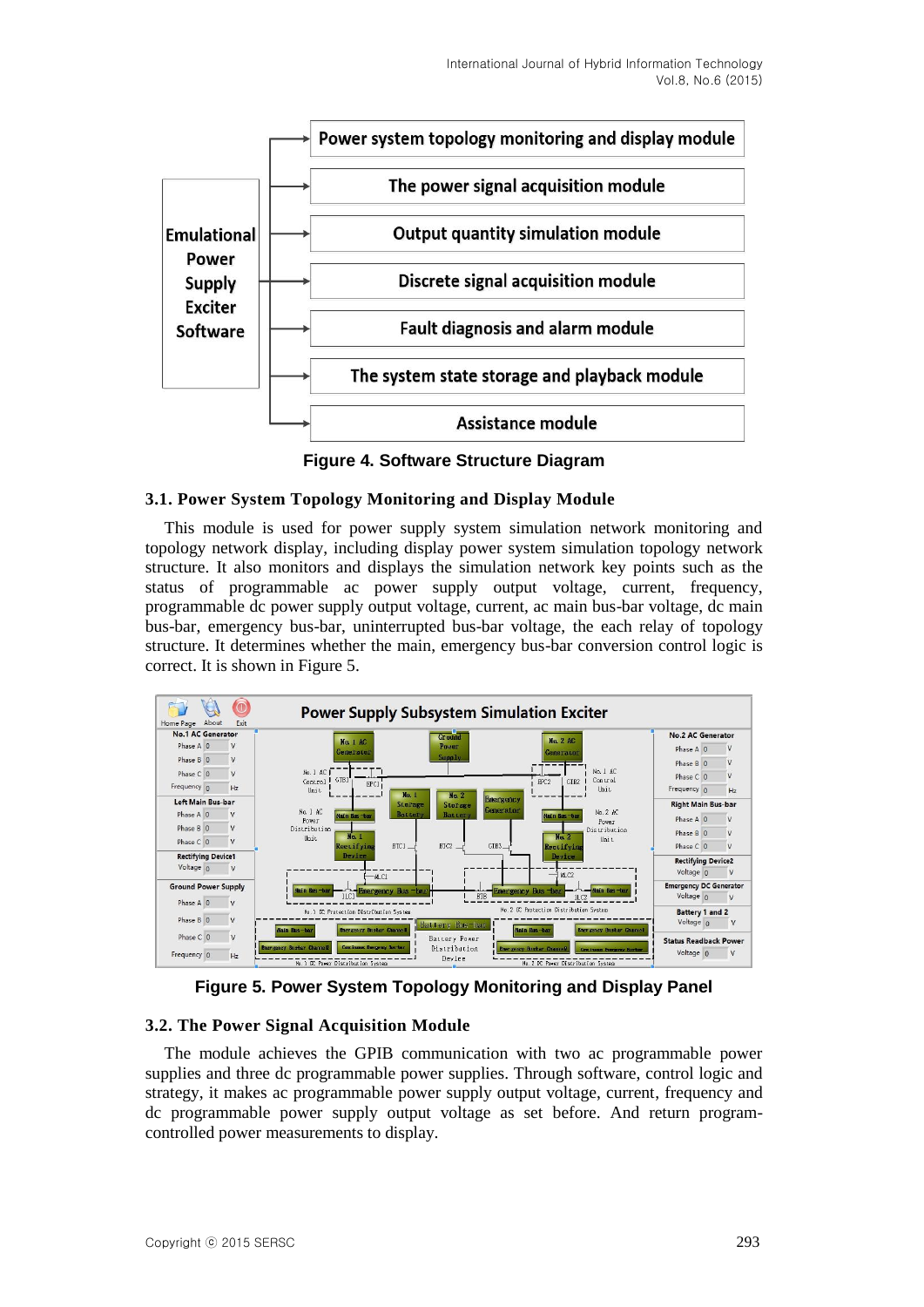International Journal of Hybrid Information Technology Vol.8, No.6 (2015)

GPIB is short for the General Purpose Interface Bus. It is a kind of protocol in engineering control. First put forward by HP Company, it has now become an international standard. It complies with the agreement for IEEE488 which is generally used to any programming language to realize the computer control of the instrument. GPIB annotation includes two parts: interface and bus. Interface section is composed of all sorts of logic circuits, which install together with each instrument equipment. It is used to send, receive, encoding and decoding transmittal information. The bus part is a passive multi-core cable, used for transmitting messages.

#### **3.2.1. AC Power Signal Acquisition Module**

As the device we use is made by the NI Company, we use VIs in the DAQmx data acquisition palette to program to acquire ac voltage, current, frequency. Program diagram is shown in Figure 5.

#### **3.2.2. DC Power Signal Acquisition Module**

As the device we use is made by the NI Company, we use VIs in the DAQmx data acquisition palette to program to acquire dc voltage, current. Program diagram is shown in Figure 6.



**Figure 6. Power Signal Acquisition Program**

## **3.3. Output Quantity Simulation Module**

## **3.3.1. The Discrete Output Simulation Module**

The module is to make the relay output card PXI-2566 simulate left/right generator switch, ground power switch, the battery power distribution device switch, battery 1 and battery 2 switch signal. It makes the relay output card PXI-2569 simulate left/right ac generator channel fault, battery 1 and battery 2 failure, emergency dc generator failure, No.1 and No.2 dc power distribution equipment main bus-bar fault, left/right generator control box fault protection, No.1 and No.2 rectifying device fault, No.1 and No.2 dc power distribution equipment emergency bus-bar fault, No.1 and No.2 dc power distribution device uninterrupted bus-bar fault. The specific acquisition program diagram is shown in Figure 6.

#### **3.3.2. The Analog Output Simulation Module**

The module makes analog output card PXI-6704 simulate left/right generator imported oil temperature, left/right generator lubricating oil flow and exported oil temperature. Due to the analog output card set output current range 4-20mA but we need left/right generator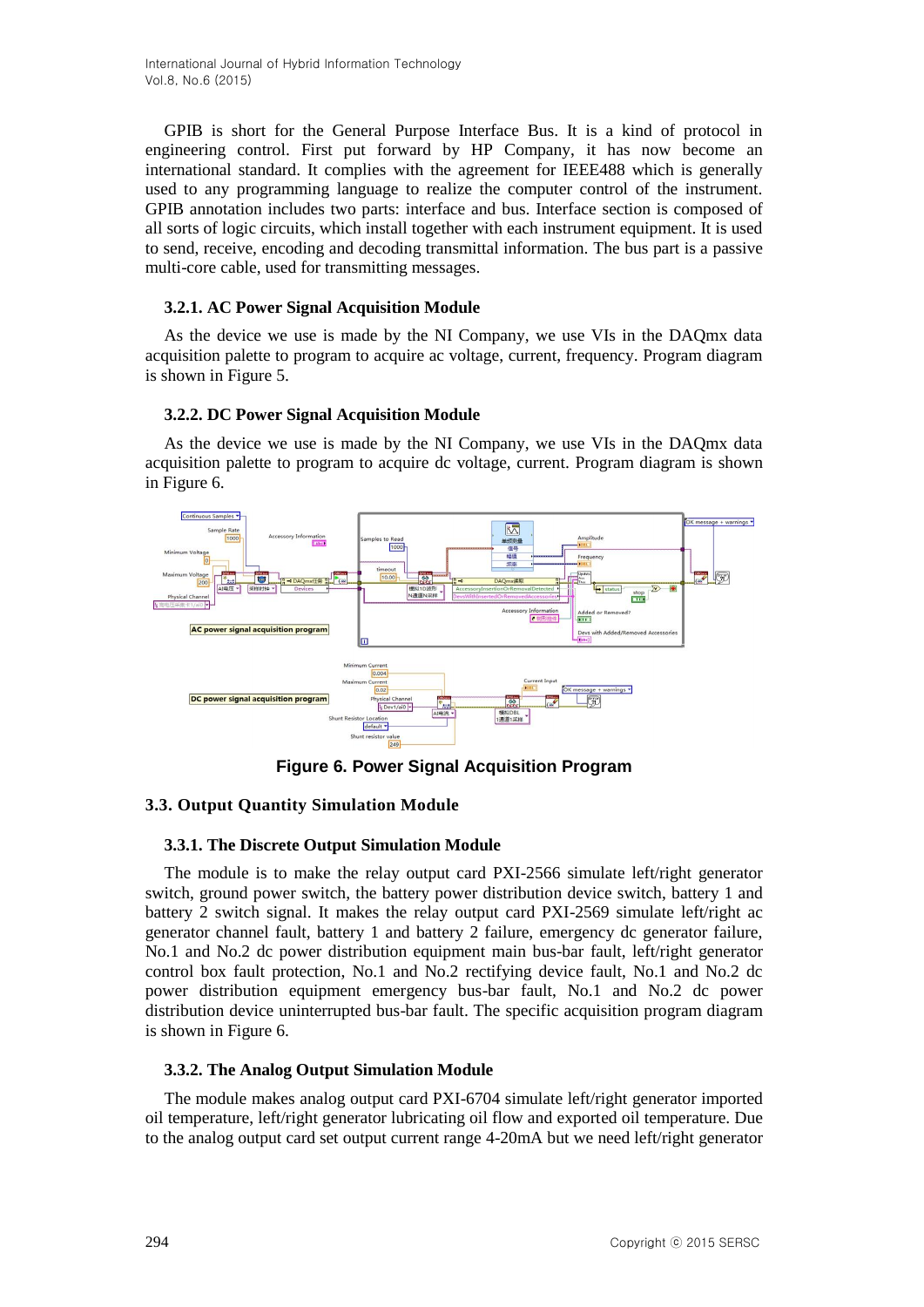import and export oil temperature range of 0-200℃, generator oil flow around 0-20L/min, so we do the proper conversion on output value, as is shown in Figure 7.



**Figure 7. Output Quantity Simulation Program**

#### **3.4. Discrete Signal Acquisition Module**

To monitor whether the corresponding dc voltage normally output, the module uses discrete quantity acquisition card PXI-6529 to monitor output status of No.1 and No.2 rectifying device output voltage, No.1 and No.2 battery voltage, emergency dc generator output voltage, No.1 and No.2 dc protection emergency bus-bar voltage distribution equipment, No.1 and No.2 emergency bus-bar voltage of No.1 and No.2 battery power distribution equipment, No.1 and No.2 dc power distribution unit continuous bus-bar voltage .Using discrete quantity acquisition card PXI-6511 to monitor emergency dc generator control box reset signal and engine starting signal. The specific acquisition program is shown in Figure 8.



**Figure 8. Discrete Signal Acquisition Program**

#### **3.5. Fault Diagnosis and Alarm Module**

The module verifies the fault diagnosis, fault isolation and fault alarm of mechanical and electrical management system to power supply subsystem. By means of analyze fault which mechanical and electrical management system can diagnose, it establishes fault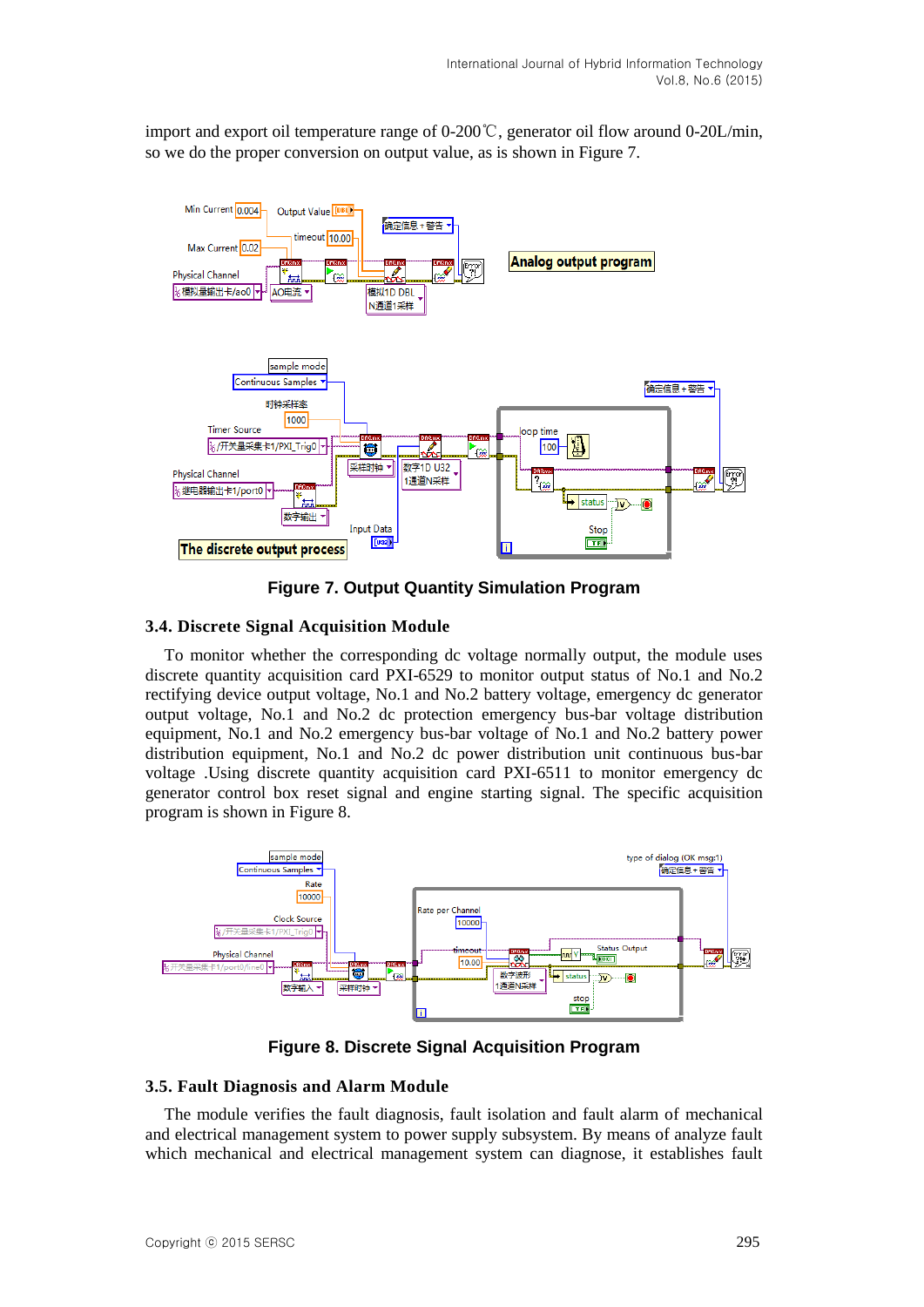diagnosis function. Set the embody output fault form through fault simulation interface and send fault alarm.

#### **3.6. The System State Storage and Playback Module**

The module mainly complete the data storage of working state of power supply system simulation exciter, including the particular moment status of power supply system simulation network, alarm information, a variety of analog and switch quantity. It is able to read the stored data later, replaying the working state of the specified period of time. It is convenient for later analysis. Binary TDM file storage and read back program block diagram is shown in Figure 9.



**Figure 9. System States Storage and Playback Program**

## **3.7. Assistance Module**

This module provides users with convenient help information. It guides the user to correct operation of the software. Assistance module is designed according to the specific function and operating mode of each module. It provides specific operation tips and shortcuts help, making it easy to use.

# **4. Experimental Results**

As Figure 10 shows that comparing to requested simulated ac power equipment ac voltage 115V the result ac voltage RMS error is less than 0.7826%.The frequency error is less than 0.0025% with the requested 400Hz. Each simulated dc power supply equipment dc voltage error is not more than 0.1328% compare to 28V dc voltage. All dc voltages are normally outputted. The reset signal and relay actions are in accordance with the default logic. Normal Simulated switch output normally. Import and export of oil temperature and oil mass are simulated reasonably.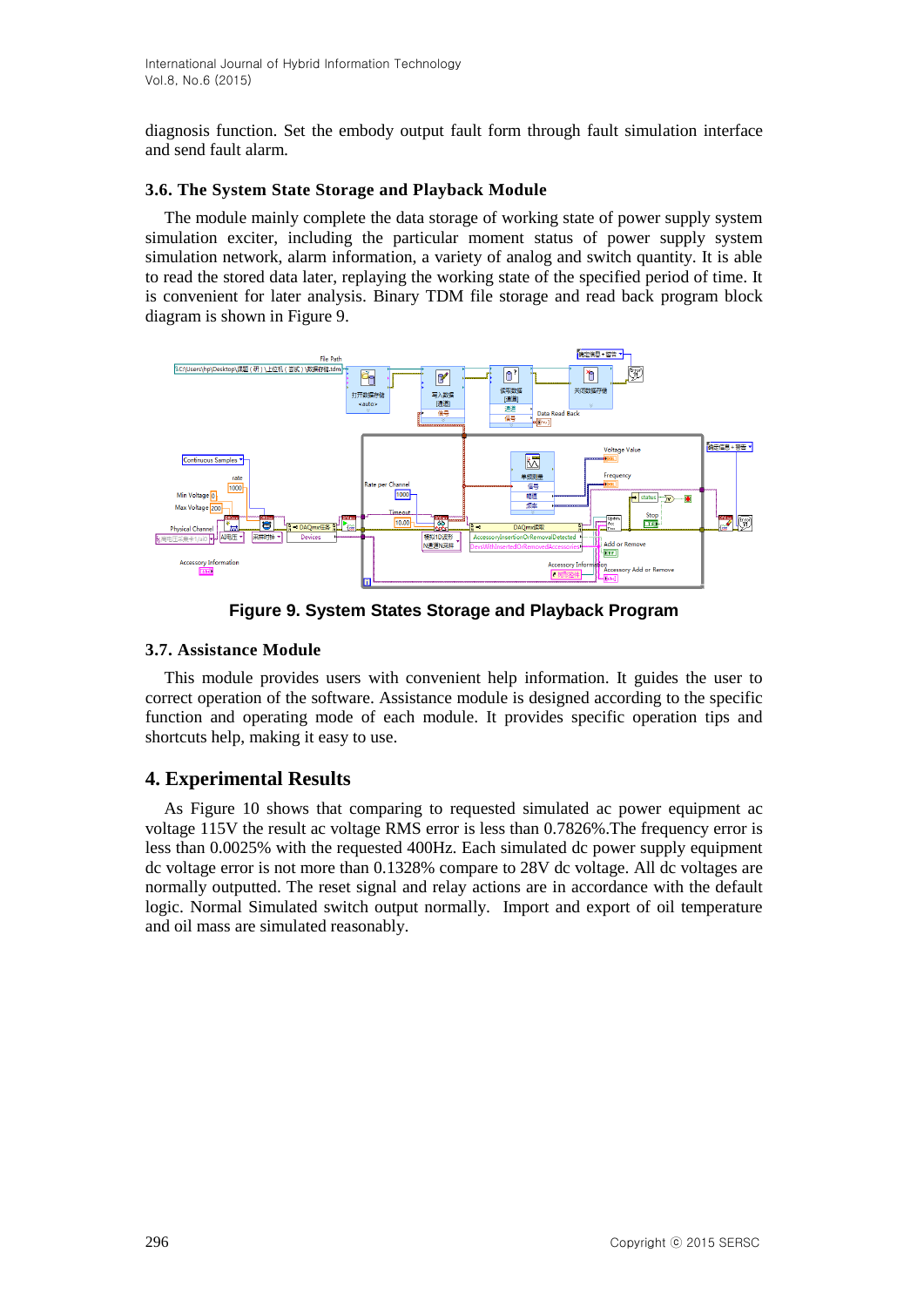International Journal of Hybrid Information Technology Vol.8, No.6 (2015)



**Figure 10. Experimental Results**

#### **5. Conclusions**

Aiming at the particularity of the power supply subsystem validation test, this paper puts forward the way to measure programmable power supply, analog output interface card, relay signals of the power supply, reset and the alarm based on virtual instrument technology. Its innovation point,which is also the advantage compared with traditional instrument test system lies in with the demand of aviation electromechanical management system; we use LabVIEW software to design the simulation of the power supply subsystem. It conveniently and effectively realizes the various power supply parameters online real-time monitoring, data storage and fault alarm. The experiment shows that the system has high efficiency, complete functions, simple operation, good portability and scalability. In real application, this system provides data to verification of a kind of UAV designed by a research institute of China National Aviation Corp. In order to make the prototype production, this system ensures the design is correct to be produced. Because of this, the simulation of the exciter thinking not only can be used in power supply subsystem validation test, it also can be used to guide the design with no physical device test platform support or should not be directly connected to the physical equipment test model, such as fuel measurement conversion system and engine parameter conversion system authentication and so on.

#### **References**

- [1] C. G. Christodoulou, "Virtual Laboratory Instruments and Simulations Remotely Controlled via the Internet", J. Antennas and Propagation Society, vol. 1, no. 1, **(2001)**.
- [2] Aw and K. C. "Development of a LabVIEW-based Pseudo Real-time Shaker Controller", J. Inderscience Enterprises, vol. 2, **(2008)**, pp. 52-53.
- [3] S. Kohout, J. Roos and H. Keller, "Automated operation of a homemade torque magnetometer using LabVIEW", J. Measurement Science and Technology, vol. 16, no. 11, **(2005)**, pp. 2240-2246.
- [4] L. Chengwei, Z. Limei and H. Xiaoming, "The study on virtual medical instrument based on LabVIEW", J. Annual International Conference of the IEEE Engineering in Medicine and Biology-Proceedings, vol. 7, no. 10, **(2005)**, pp. 4072-4075.
- [5] B. Shao-Jun, B. Li-Jun, L. Xi-gong and Y. Shu-yan, "Arc sensor tracking monitoring control system based on LabVIEW", J. Hanjie Xuebao/Transactions of the China Welding Institution, vol. 26, no. 11, **(2005)**, pp. 63-66.